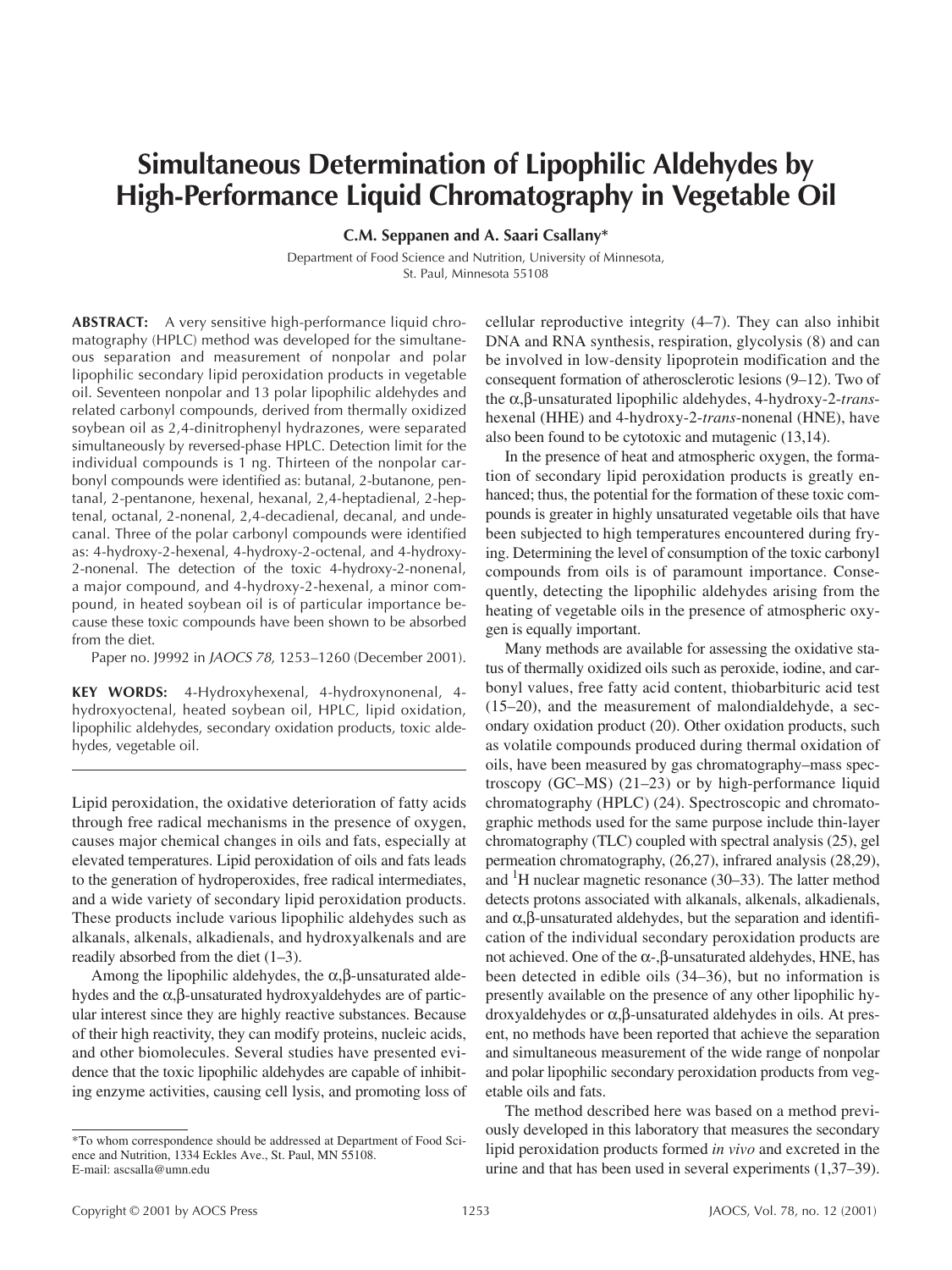The present method measures the lipophilic nonpolar and polar aldehydes and related carbonyl compounds, in oils, as 2,4-dinitrophenylhydrazones. These secondary lipid peroxidation products include alkanals, alkenals, alkadienals, and hydroxyaldehydes, including the toxic α,β-unsaturated aldehydes such as HHE, HNE, and 4-hydroxy-2-*trans*-octenal (HOE). In this method, an HPLC profile is produced that allows for simultaneously assessing the occurrence and relative amounts of the lipophilic secondary lipid oxidation products present in oils and fats during the course of peroxidation.

## **EXPERIMENTAL PROCEDURES**

*Chemicals.* 2,4-Dinitrophenylhydrazine (DNPH) and hexanal were obtained from Sigma (St. Louis, MO); 2-pentanone (97%), 2-heptenal (97%), 2,4-heptadienal (90%), decanal, 2,4-decadienal, and undecanal from Aldrich Chemical Co. (Milwaukee, WI); hydrochloric acid, acetone, methanol, dichloromethane, hexane, and water from EM Science (Gibbstown, NJ). All solvents used were HPLC grade. DNPH derivatives of butanal, butanone, hexanal, octanal, 2-nonenal, HHE, HOE, and HNE were received as a gift from the Department of Biochemistry, University of Graz (Graz, Austria). Silica gel TLC plates (Silica gel 60, aluminum-backed,  $20 \times 20$  cm, 0.2 mm thickness) were purchased from Altex (Berkeley, CA).

*Instrumentation.* The HPLC system consisted of an Altex model 110A solvent metering pump and sample injector (Beckman Instruments, Berkeley, CA), SP8400 UV/Vis detector (Spectra-Physics, Arlington, IL), and HP3380A computing integrator (Hewlett-Packard, San Diego, CA). The HPLC separations were performed on an Ultrasphere ODS C18 reversedphase column (25 cm  $\times$  4.6 mm i.d., 5 µm particle size) (Altex) with a guard column  $(2 \text{ cm} \times 2 \text{ mm} \text{ i.d.})$  (ChromTech, Apple Valley, MN). Disposable syringes used for sample injection were equipped with a 0.2 µm PVDF filter (ChromTech).

*Preparation of DNPH reagent.* The reagent was prepared daily by combining 10 mg DNPH, recrystallized three times from methanol, with 20 mL 1 N HCl at 50°C for about 1 h. After cooling, the mixture was extracted four times with HPLC-grade hexane in a separatory funnel to remove impurities. The aqueous purified DNPH reagent was used immediately.

*Synthesis of 2,4-dinitrophenylhydrazones of standards*. DNPH derivatives of 2-pentanone, hexanal, 2-heptenal, 2,4 heptadienal, decanal, 2,4-decadienal, and undecanal were synthesized as follows: 80 mg of freshly prepared DNPH regent, 8 mL warm methanol, 0.2 mL 6 N HCl, and 100 µL of the aldehyde or ketone standard were mixed and heated in a water bath at 60°C for 10 min. After cooling overnight at 4°C, 10 drops of water were added to induce crystallization. The fine crystals were filtered using a Buchner funnel and recrystallized from 20 mL of methanol.

*Synthesis of DNPH reagent standard and acetone–DNPH standard.* The DNPH reagent and acetone–DNPH standards were prepared by combining equal volumes of water or acetone/water (1:99, vol/vol), respectively, with the freshly prepared DNPH reagent, incubating overnight at room temperature, and subsequently extracting three times with dichloromethane. The solvent was evaporated from the combined extracts of each standard using  $N_2$  until the sample size reached 0.5 mL.

*Preparation of thermally oxidized soybean oil.* Commercial soybean oil (50 g) (Cargill, Inc., Wayzata, MN) was heated in an open vessel for 8 h at 185°C. During heating, compressed air, at 30 psi at room temperature (22–24°C), was bubbled into the sample continuously at a flow rate of 97 cm<sup>3</sup>/min, measured with a Matheson model 610 (East Rutherford, NJ) flow meter. The thermally oxidized oil was cooled and was stored under  $N_2$  gas in the dark at  $-20^{\circ}$ C until analysis.

*Synthesis and isolation of DNPH derivatives of lipophilic aldehydes and related carbonyl compounds in thermally oxidized soybean oil.* Thermally oxidized soybean oil (3 g) was reacted with 6 mL of freshly prepared DNPH reagent. The mixture was incubated overnight at room temperature in the dark with shaking at ~120 oscillations per minute.

The DNPH derivatives from the oil were extracted three times with 10 mL HPLC-grade methanol/water (75:25, vol/vol) and separated by centrifugation at  $1360 \times g$  for 10 min. The DNPH derivatives in the combined methanol extracts were further extracted three times with 10 mL dichloromethane and separated by centrifugation as before. Dichloromethane was evaporated away from the pooled extracts with  $N_2$  until the sample size was ~1 mL.

Aliqots (500  $\mu$ L) of the DNPH derivatives in the CH<sub>2</sub>Cl<sub>2</sub> extract were applied to silica gel TLC plates and were developed with  $CH<sub>2</sub>Cl<sub>2</sub>$ . The nonpolar and polar carbonyl compounds were identified by comparison of  $R_f$  values to those for the acetone–DNPH standard (0.55) and the DNPH reagent standard (0.23). The nonpolar carbonyl compounds (NPC) such as alkanals, alkenals, ketones, and dienals were located between  $R_f$ 0.55 and the solvent front. Osazones were separated from the NPC and polar carbonyl compounds (PC) on TLC between the acetone–DNPH standard  $(R_f 0.55)$  and the DNPH reagent standard  $(R_f 0.23)$  reference bands. The PC, including HHE, HOE and HNE, were located between the origin and  $R_f$ 

**TABLE 1**

|                     | $45\%$ MeOH/ | 50% MeOH/    | 55% MeOH/    | $60\%$ MeOH/ | 68% MeOH/ |  |  |  |
|---------------------|--------------|--------------|--------------|--------------|-----------|--|--|--|
|                     | 55% water    | $50\%$ water | $45\%$ water | 30% water    | 32% water |  |  |  |
| 4-Hydroxy-2-hexenal |              | *            |              | ×            | ∗         |  |  |  |
| 4-Hydroxy-2-octenal |              | *            | *            |              |           |  |  |  |
| 4-Hydroxy-2-nonenal | $\ast$       | $\ast$       | *            |              |           |  |  |  |

*a* The solvent systems used for co-chromatography of the individual polar carbonyl compounds are indicated by an asterisk.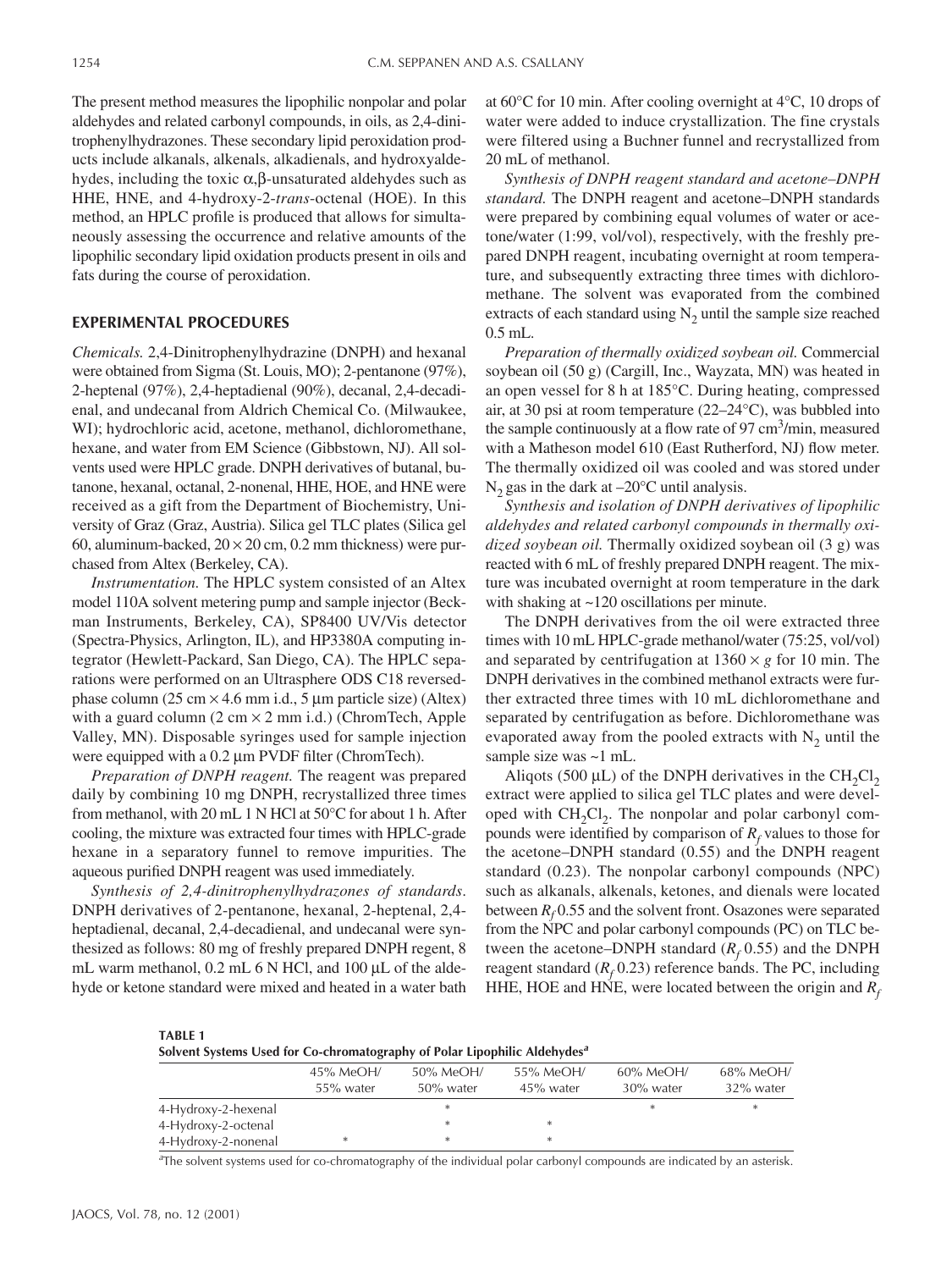0.23 (DNPH reagent standard). The nonpolar and polar regions were individually removed from the TLC plates. Analytes were eluted from the TLC plate sections with  $3 \times 10$  mL methanol. The combined methanol extracts were centrifuged at  $1360 \times g$ for 15 min to precipitate the residual silica. The clarified supernatant fractions were concentrated under  $N<sub>2</sub>$  to 2.0 mL.

*Identification of DNPH derivatives by HPLC*. DNPH derivatives of NPC (100-µL aliquots) were injected onto an HPLC reversed-phase C18 column, equipped with a guard column, using isocratic elution for 10 min with methanol/water (75:25 vol/vol) followed by a linear gradient to 100% methanol for a total elution time of 40 min at a flow rate of 0.8 mL/min. For the HPLC separation of the DNPH derivatives of PC, a more polar solvent, methanol/water (50:50, vol/vol), was used as the starting eluent. The gradient and other operating conditions were the same as for NPC. Absorbance was monitored at 378 nm. A mixture of hexanal-, 2-heptenal-, and decanal-DNPH standards was used daily to measure the reproducibility of the HPLC system before the application of samples.

Identification of individual NPC and PC DNPH derivatives from the oil samples was accomplished (i) by comparing peak

retention times of DNPH derivatives of nonpolar and polar standards to the retention times of peaks derived from the oil and (ii) by co-chromatography by HPLC in solvent systems of differing polarities. Evidence of identity was obtained by the co-chromatography of the isolated DNPH derivatives from the oil with pure DNPH derivatives of standards using multiple solvent systems of differing polarities to confirm the co-elution of the compounds. The solvent systems used for co-chromatography of the polar lipophilic aldehydes are listed in Table 1. The quantity of the added derivatized standard was selected so as not to increase the peak area of the DNPH derivative from the oil more than two times.

*Statistical analysis*. The average and standard error of the mean (SEM) were calculated for each identified compound and unidentified major peak in both the nonpolar and polar fractions.

#### **RESULTS AND DISCUSSION**

Typical HPLC chromatograms illustrate the simultaneous separation of nonpolar and polar 2,4-dinitrophenylhydrazones of lipophilic aldehydes and related carbonyl compounds



**FIG. 1.** High-performance liquid chromatography (HPLC) separation of 2,4-dinitrophenylhydrazine (DNPH) derivatives of nonpolar aldehydes and carbonyl compounds from soybean oil heated 8 h at 185°C in the presence of air. a: acetone; 1: butanal; 2: 2-butanone; 3: pentanal; 4: pentanone; 6: 2-hexenal; 7: hexanal; 8: 2,4-heptadienal; 9: 2 heptenal; 10: octanal; 13: 2-nonenal; 14: 2,4-decadienal; 15: decanal; 17: undecanal. 5, 11, 12, 16: unidentified. Separation conditions: Ultrasphere ODS column (4.6 mm × 25 cm, 5 µm; Altex, Berkeley, CA), isocratic elution with methanol/water (75:25, vol/vol) for 10 min, followed by a linear gradient to 100% methanol for 15 min; flow rate 0.8 mL/min; detector wavelength, 378 nm; injected volume, 100 µL.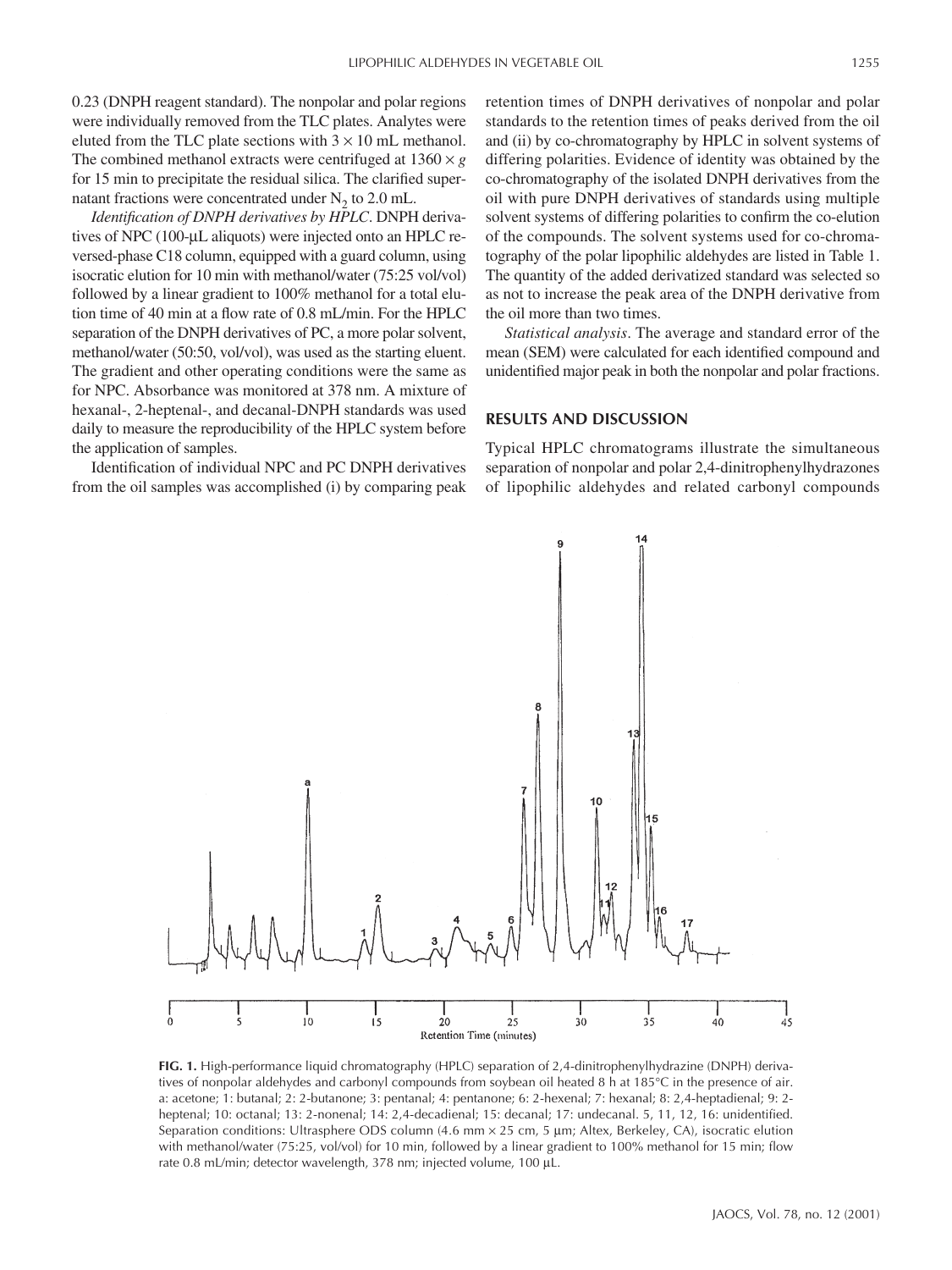

**FIG. 2.** HPLC separation of DNPH derivatives of polar aldehydes and carbonyl compounds from soybean oil heated 8 h at 185°C in the presence of air (A). 2: 4-hydroxy-2-hexenal; 5: 4-hydroxy-2-octenal; 8: 4-hydroxy-2-nonenal. 1, 3, 4, 6, 7, 9–13: unidentified. Chromatogram B shows enlargement of chromatogram region containing peaks 1, 2 (4-hydroxy-2-hexenal), and 3 at a different attentuation and concentration from chromatogram A. Separation conditions: Ultrasphere ODS column (4.6 mm  $\times$  25 cm, 5 µm; Altex), isocratic elution with methanol/water (50:50, vol/vol) for 10 min, followed by a linear gradient to 100% methanol for 15 min; flow rate 0.8 mL/min; detector wavelength, 378 nm; injected volume, 100 µL. For abbreviations see Figure 1.

extracted from the heated soybean oil (Figs. 1 and 2, respectively). The nonpolar and polar DNPH derivatives are well separated on the C18 reverse-phase column. Thirteen of the 17 major nonpolar lipophilic aldehydes and related carbonyl compounds in heated soybean oil have been identified by comparison of retention times to the retention times of pure standards. The identified compounds are butanal, 2-butanone, pentanal, 2-pentanone, hexenal, hexanal, 2,4-heptadienal, 2 heptenal, octanal, 2-nonenal, 2,4-decadienal, decanal, and undecanal. Further confirmation of the identity of the nonpolar carbonyl compounds was made by co-chromatography with pure standards, conducted as in previous experiments in this laboratory (1). The remaining nonpolar compounds separated from the oil were not identified at present because of the lack of appropriate standards.

Three of the major polar lipophilic aldehydes, HHE, HOE and HNE, have also been identified by comparison of retention times and by co-chromatography with pure standards. Co-chromatograms of pure standard HHE–DNPH, HOE–DNPH, and HNE–DNPH with their oil-derived counterparts are illustrated in Figures 3, 4, and 5. The elution of the pure standards (Figs. 3A, 4A, and 5A) is the same as the elution of the corresponding DNPH derivatives from the heated soybean oil (Figs. 3B, 4B, and 5B). The mixture of the oil-derived compounds with a known amount of the corresponding pure standard resulted in

co-elution of the HHE, HOE, and HNE as shown in Figures 3C, 4C, and 5C. Similar co-elutions were obtained for HHE, HOE, and HNE using solvent systems of differing polarity, which confirmed the identity of the compounds derived from the oil. The percent recovery for each co-elution was calculated by comparing the peak area of the mixture of pure standard and oil-derived compounds to the sum of the peak area of the pure standard and the peak area of the compound derived from heated soybean oil (Table 2). The remaining polar lipophilic aldehydes and related carbonyl compounds from heated soybean oil were not identified at this time owing to lack of appropriate standards.

The average peak areas per gram of peroxidized oil (mean peak area  $\pm$  SEM,  $n = 4$  replicates) for the 17 major nonpolar carbonyl compounds, separated by HPLC, found in thermally oxidized soybean oil are shown in Figure 6. The concentrations (µg/g oil) for the 13 identified compounds are listed in Table 3. Quantitation was based on 1 ng pure hexanal standard equivalent to a peak area of 2000. This value was determined by repeated injections of various concentrations of pure hexanal– DNPH standard (38). A similar molar extinction coefficient was assumed for all DNPH deriatives (40). The quantity of each aldehyde was calculated from hexanal equivalents using the molecular weight for each individual compound. The detection limit for individual compounds is less than 1 ng per injection (1).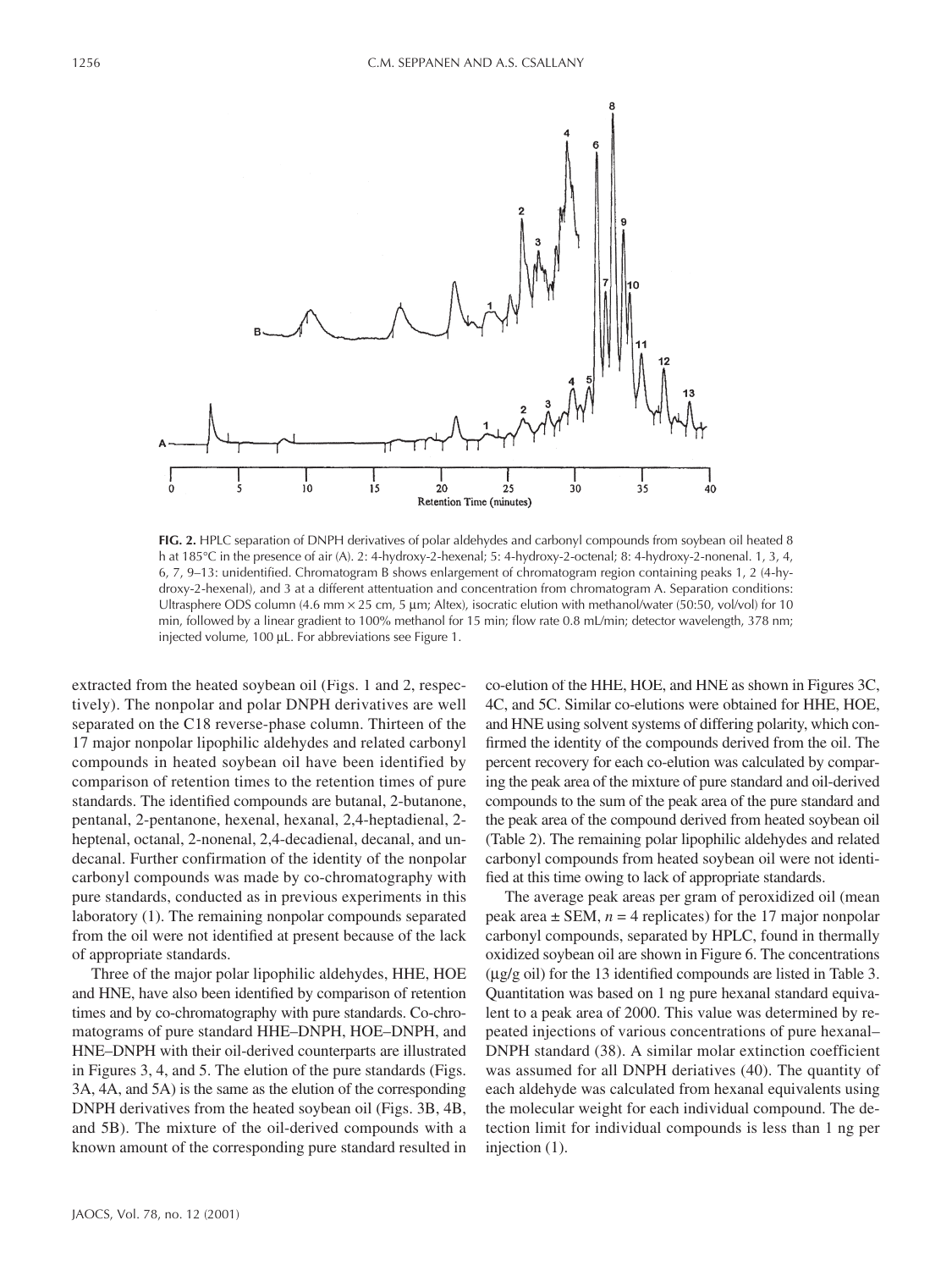

**FIG. 3.** Co-chromatography by HPLC of DNPH derivatives of 4-hydroxy-2-hexenal (HHE) derived from heated soybean oil with HHE standard. A: HHE standard; B: polar lipophilic carbonyl compounds from soybean oil heated 8 h at 185°C in the presence of air; C: co-chromatogram of oil-derived polar lipophilic carbonyl compounds with HHE standard. Separation conditions are given in Figure 2. For abbreviations see Figure 1.



**FIG. 4.** Co-chromatography by HPLC of DNPH derivatives of 4-hydroxy-2-octenal (HOE) derived from heated soybean oil with HOE standard. A: HOE standard; B: polar lipophilic carbonyl compounds from soybean oil heated 8 h at 185°C in the presence of air; C: co-chromatogram of oil-derived polar lipophilic carbonyl compounds with HOE standard. Separation conditions are given in Figure 2. For abbreviations see Figure 1.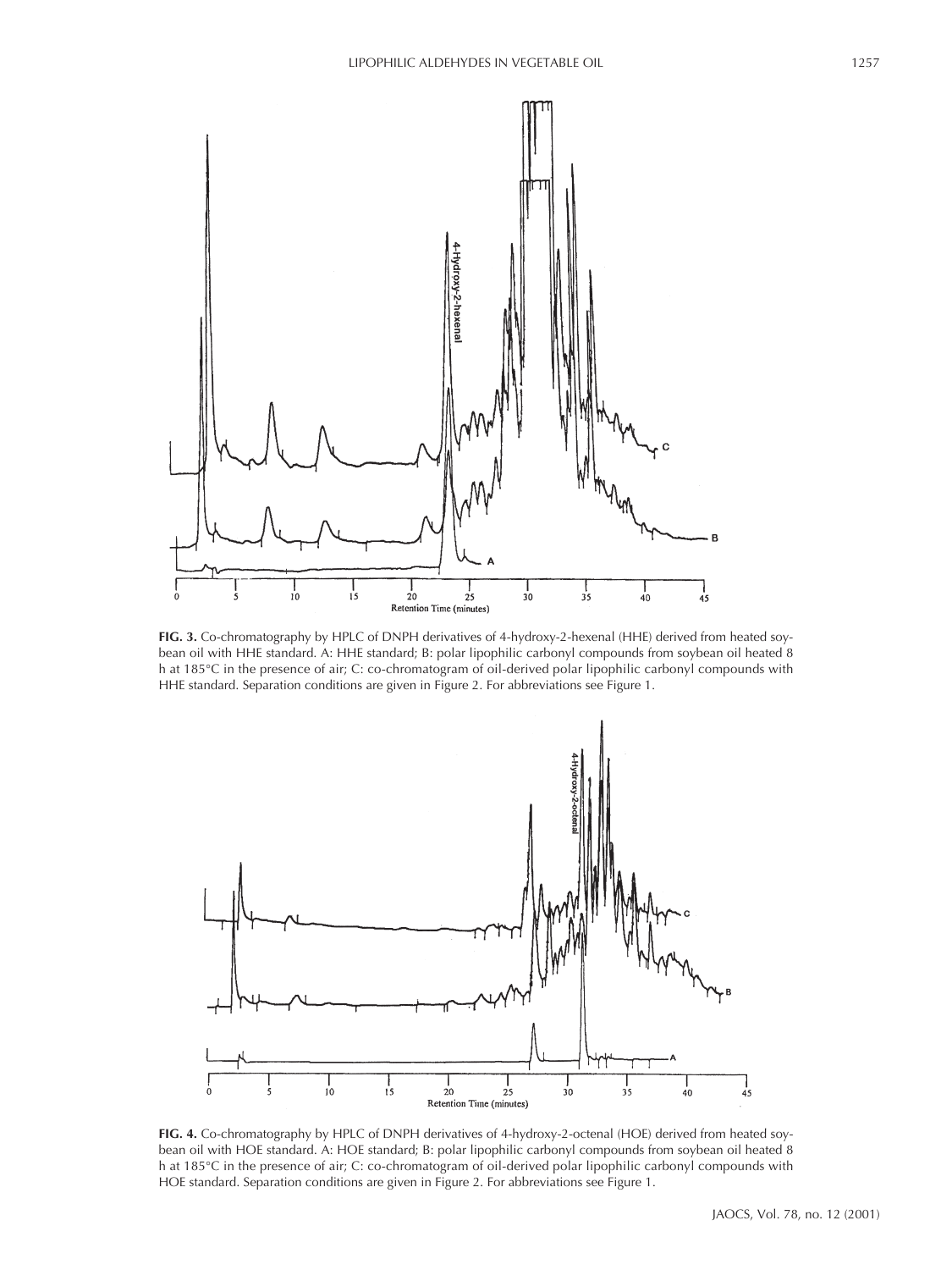

**FIG. 5.** Co-chromatography by HPLC of DNPH derivatives of 4-hydroxy-2-nonenal (HNE) derived from heated soybean oil with HNE standard. A: HNE standard; B: polar lipophilic carbonyl compounds from soybean oil heated 8 h at 185°C in the presence of air; C: co-chromatogram of oil-derived polar lipophilic carbonyl compounds with HNE standard. Separation conditions are given in Figure 2. For abbreviations see Figure 1.

The most abundant nonpolar compound found in the heated soybean oil was 2,4-decadienal, an aldehyde associated with a frying odor, at a concentration almost four times greater than the next most abundant compound. 2,4-Decadienal, as well as hexanal and heptenal, are major compounds reported to be formed by the autoxidation of linoleic acid (18:2 *c*9, *c*12); and, 2,4-heptadienal and octanal are major oxidative degradation products of linolenic (18:3 *c*9, *c*12, *c*15) and oleic (18:1 *c*9) acids, respectively (41). Soybean oil contains 38–57% linoleic acid, 21–38% oleic acid, and 5–9% linolenic acid (42). It was noted that a greater concentration of the less volatile, longer-chain carbonyl compounds remained in the oil than the more volatile, shorter-chain compounds such as butanal, butanone, pentanal, pentanone, hexenal, and hexanal. These volatile compounds only partially remained in the oil at the end of the 8-h heating period. In a separate experiment, when the volatile compounds were collected during heating of soybean oil with identical conditions, the short-chain volatile compounds were found in much higher concentrations in the volatile phase than in the oil (Seppanen, C.M., and A.S. Csallany, unpublished data).

Figure 7 shows the average peak area per gram oil (mean peak area  $\pm$  SEM,  $n = 5$  replicates) for the major polar lipophilic aldehydes and carbonyl compounds, separated by HPLC, found in thermally oxidized soybean oil. The concentrations of the identified polar compounds, HHE, HOE and

| <b>TABLE 2</b>                                                                         |
|----------------------------------------------------------------------------------------|
| Recovery of Added Pure Aldehyde Standards to the Aldehydes Derived from Heated Soybean |
| $\Omega$ il from Co-chromatography <sup>a</sup>                                        |

|                     | $45\%$ MeOH/ | 50% MeOH/ | 55% MeOH/    | $60\%$ MeOH/ | 68% MeOH/    |  |  |
|---------------------|--------------|-----------|--------------|--------------|--------------|--|--|
|                     | 55% water    | 50% water | $45\%$ water | 30% water    | $32\%$ water |  |  |
| 4-Hydroxy-2-hexenal |              | $107.9\%$ |              | $101\%$      | $102.2\%$    |  |  |
| 4-Hydroxy-2-octenal |              | $**$      | 94.9%        |              |              |  |  |
| 4-Hydroxy-2-nonenal | $92.1\%$     | 94.9%     | 93.3%        |              |              |  |  |

 $a^2$ Calculation:  $a/(b + c)$ , where  $a =$  area from the co-chromatography of compound from oil plus standard;  $b =$  area of compound from oil; *c* = area of standard. Values represent means of multiple samples. \*\*No recovery data for HOE in 50% MeOH. Tentative identification by co-elution.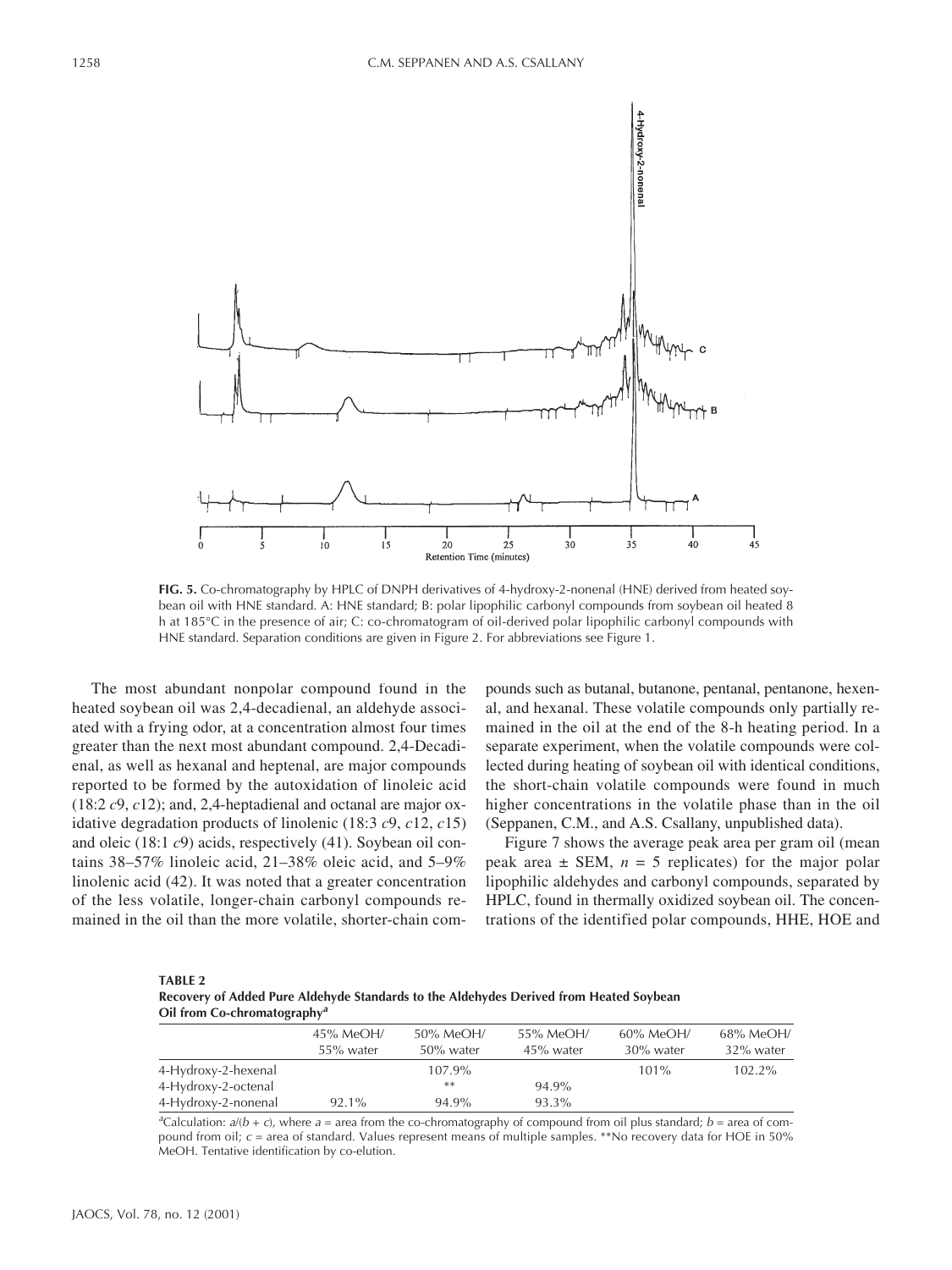

**FIG. 6.** Distribution of nonpolar lipophilic aldehyde and related carbonyl compound DNPH derivatives in soybean oil heated 8 h at 185°C in the presence of air separated by HPLC. Values represent mean  $\pm$  SEM for *n* = 4 oil samples. Compounds are identified in Figure 1. For other abbreviations see Figure 1.

HNE, are listed in Table 3. The most abundant polar carbonyl compound was identified as HNE at a concentration of 2.45  $\pm$ 0.15  $\mu$ g/g of heated oil (21.49  $\pm$  1.34 nmol/g heated oil). About five times more HNE than HHE was found in soybean oil heated at 185°C for 8 h, which may reflect the initial concentrations of linoleic acid, a precursor to HNE, and linolenic acid, a precursor to HHE, in soybean oil.

Few reports are in the literature of the detection of HNE in edible oils. HNE has been found in unheated olive, sunflower, and pumpkin seed oils at levels ranging from 0.08 to 7.3 nmol per gram (34). HNE has also been found in unheated soybean oil (26–36 pmol per gram) and in seasame oil (597–786 pmol

**TABLE 3**

**Quantitative Estimate of Nonpolar and Polar Lipophilic Aldehydes and Related Carbonyl Compounds in Soybean Oil Heated 8 h at 185°C***<sup>a</sup>*

|                     | nmol/g oil       | $\mu$ g/g oil   |
|---------------------|------------------|-----------------|
| Nonpolar compounds  |                  |                 |
| Butanal             | $1.83 \pm 0.25$  | $0.13 \pm 0.02$ |
| 2-Butanone          | $8.05 \pm 1.04$  | $0.58 \pm 0.07$ |
| Pentanal            | $0.40 \pm 0.12$  | $0.03 \pm 0.01$ |
| 2-Pentanone         | $6.92 \pm 0.79$  | $0.60 \pm 0.07$ |
| 2-Hexenal           | $0.42 \pm 0.14$  | $0.04 \pm 0.01$ |
| Hexanal             | $2.61 \pm 0.48$  | $0.26 \pm 0.05$ |
| 2,4-Heptadienal     | $5.48 \pm 0.79$  | $0.60 \pm 0.09$ |
| 2-Heptenal          | $12.11 \pm 1.10$ | $1.36 \pm 0.12$ |
| Octanal             | $5.20 \pm 0.26$  | $0.67 \pm 0.03$ |
| 2-Nonenal           | $15.00 \pm 1.19$ | $2.10 \pm 0.17$ |
| 2,4-Decadienal      | $56.32 \pm 6.58$ | $8.56 \pm 1.00$ |
| Decanal             | $8.73 \pm 0.57$  | $1.36 \pm 0.09$ |
| Undecanal           | $2.77 \pm 0.29$  | $0.47 \pm 0.05$ |
| Polar compounds     |                  |                 |
| 4-Hydroxy-2-hexenal | $1.52 \pm 0.14$  | $0.17 \pm 0.02$ |
| 4-Hydroxy-2-octenal | $4.73 \pm 0.80$  | $0.54 \pm 0.09$ |
| 4-Hydroxy-2-nonenal | $21.49 \pm 1.34$ | $2.45 \pm 0.15$ |

*a* Compounds were separated and identified by high-performance liquid chromatography (HPLC). Quantitation was based on 1 ng hexanal = peak area of 2000 and an assumption of a similar molecular extinction coefficient for all compounds (41).



**FIG. 7.** Distribution of polar lipophilic aldehyde and related carbonyl compound DNPH derivatives in soybean oil heated 8 h at 185°C in the presence of air separated by HPLC. Values represent mean ± SEM for *n* = 5 oil samples. Compounds are identified in Figure 2. For other abbreviations see Figure 1.

per gram) (35). Cod liver oil oxidized with Fenton's reagent also contained a measurable amount of HNE, ~3 mmol per gram (36). The levels of HNE determined in heated soybean oil in this experiment were higher than those reported in the literature for unheated oils, and reflect the significant production of secondary lipid peroxidation products due to heating this oil in the presence of air. This is the first report in the literature of the simultaneous measurement of polar and nonpolar secondary lipid peroxidation products, including HNE, HHE and HOE, in heated soybean oil.

### **ACKNOWLEDGMENT**

This research has been supported in whole or in part by the Minnesota Agricultural Experiment Station.

#### **REFERENCES**

- 1. Kim, S.-S., D.D. Gallaher, and A. Saari Csallany, Lipophilic Aldehydes and Related Carbonyl Compounds in Rat and Human Urine, *Lipids 34*:489–496 (1999).
- 2. Grootveld, M., M.D. Ahterton, A.N. Sheerin, J. Hawkes, D.R. Blake, T.E. Richens, C.J.L. Silwood, E. Lynch, and A.W.D. Claxson, *In vivo* Absorption, Metabolism, and Urinary Excretion of α,β-Unsaturated Aldehydes in Experimental Animals, *J. Clin. Invest. 101*:1210–1218 (1998).
- 3. Kanazawa K., E. Kanazawa, and M. Natake, Uptake of Secondary Autoxidation Products of Linoleic Acid by the Rat, *Lipids 20*:412–419 (1985).
- 4. Witz, G., Biological Interactions of α,β-Unsaturated Aldehydes, *Free Radicals Biol. Med. 7*:333–349 (1989).
- 5. Comporti, M., Lipid Peroxidation: Biopathological Significance, *Molec. Aspects Med. 1*:199–207 (1993).
- 6. Kanazawa, K., and H. Ashida, Target Enzymes on Hepatic Dysfunction Caused by Dietary Products of Lipid Peroxidation, *Arch. Biochem. Biophys. 288*:71–78 (1991).
- 7. Kaneko, T., K. Kaji, and M. Matsuo, Cytotoxicities of a Linoleic Acid Hydroperoxide and Its Related Aliphatic Aldehydes Toward Cultured Human Umbilical Vein Endothelial Cells, *Chem. Biol. Interactions 67*:295–304 (1988).
- 8. Schauenstein, E., and H. Esterbauer, *Aldehydes in Biological*